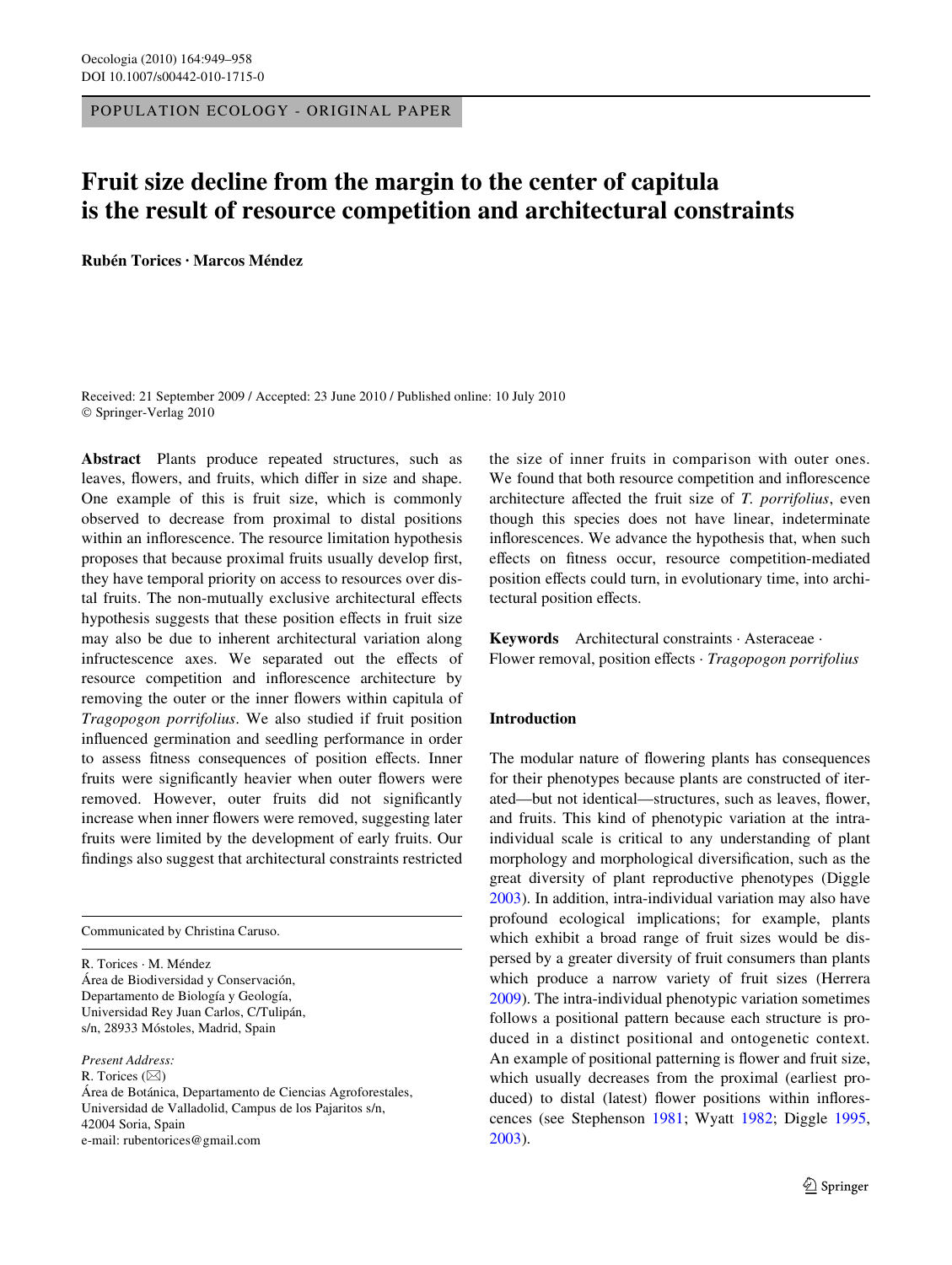These so called 'position effects' (Lee [1988](#page-8-3)) have been explained by two, non-mutually exclusive mechanisms. First, there can be competition for resources between flowers and/or fruits. Proximal flowers or fruits usually develop first and thus take temporal priority on access to resources. This reduces the potential for fruit and/or seed maturation at later or distal positions within the same inflorescence (Stephenson [1981;](#page-9-0) Lee [1988](#page-8-3)). Second, some authors have proposed that proximal-to-distal declines in fruit size may also be due to inherent architectural constraints along plant axes (Wolfe [1992;](#page-9-2) see Diggle [1995](#page-8-2), [2003](#page-8-0) for reviews). This 'architectural effect' (Diggle [1995](#page-8-2)) might be mediated by developmental constraints, such as the amount of vascular tissue supplying the organs (Wyatt [1982;](#page-9-1) Wolfe [1992](#page-9-2); Diggle [2003\)](#page-8-0). The relative importance of resource competition versus architectural effects differs widely among species and may even vary among different floral organs (Ashman and Hitchens [2000](#page-8-4); Diggle [2003;](#page-8-0) Kliber and Eckert [2004\)](#page-8-5). Nevertheless, few experimental studies have considered both mechanisms (Kliber and Eckert [2004\)](#page-8-5).

The investment decline in flowers and fruits has most often been described for linear inflorescences, such as racemes (Byrne and Mazer [1990](#page-8-6); Susko and Lovett-Doust [1999](#page-9-3); Vallius [2000](#page-9-4); Kudo et al. [2001](#page-8-7); Wolfe and Denton [2001](#page-9-5); Hiraga and Sakai [2007](#page-8-8); Zeng et al. [2008](#page-9-6)). Although position effects are also known in plants having other inflorescence architectures, such as umbels (Wyatt [1980](#page-9-7)) and capitula (Zohary [1950;](#page-9-8) Burtt [1977\)](#page-8-9), these structures have been studied much less. The capitulum is basically a flattened raceme, where external flowers are equivalent to proximal ones in a linear inflorescence and are the first to develop, whereas the innermost flowers are equivalent to distal ones and develop later (Burtt [1977](#page-8-9)). Many species show a large variation in fruit size within capitula, with the outermost fruits usually being larger than the innermost (Rai and Tripathi [1982](#page-9-9); Kigel [1992](#page-8-10); Imbert et al. [1997](#page-8-11); Ruíz de Clavijo [2000](#page-9-10); El-Keblawy [2003](#page-8-12); Picó and Koubek [2003](#page-8-13); but see Ruíz de Clavijo [1995](#page-9-11); Chmielewski [1999](#page-8-14)). Nevertheless, there is currently no experimental evidence supporting the relative importance of resource competition and/or architectural effects on this positional variation within capitula. An examination of positional patterns in several inflorescence architectures would likely confirm whether positional patterns are specific to linear indeterminate inflorescences or whether they represent a general pattern in flowering plants irrespective of inflorescence arquitecture.

In addition to evaluating proximate mechanisms (resource competition and/or architectural constraints) that cause this positional variation, it is also important to assess whether these positional patterns have fitness consequences. Early flowers have the greatest likelihood of producing outcrossed seed, and it will be advantageous to

preferentially allocate more resources to early over later fruits (Brunet and Charlesworth [1995](#page-8-15)). If the disproportionate allocation to early seeds and fruits would be advantageous, we also expect that these heavier seeds will produce larger seedlings.

In the study reported here, we combined experimental and observational studies in a natural population to identify the proximate mechanisms underlying the positional decline in fruit size within the capitulum of *Tragopogon porrifolius* L. (Asteraceae). We separated out the effects of resource competition from those of inflorescence architecture by removing the outer or the inner flowers within the capitulum. We also studied if fruit position would influence germination and seedling growth and survival. The specific questions addressed are the following: (1) Is there positional variation in fruit size within the capitulum? (2) Is this effect determined by resource competition or by architectural constraints? (3) Does the fruit position within the capitulum influence germination, seedling survival, and seedling size?.

## **Material and methods**

### The species

*Tragopogon porrifolius* L. (Asteraceae), or common salsify, is a monocarpic perennial herb (Qi et al. [1996](#page-9-12); Clements et al. [1999\)](#page-8-16) native to Eurasia. It usually occupies disturbed sites in slightly moist habitats, although once established, plants can withstand drought (Clements et al. [1999](#page-8-16)). This species produces a rosette of long narrow grasslike leaves. Inflorescences are terminal and bear purple flowers, with an elongated ray and centripetal development (Lack [2007\)](#page-8-17). Flowering in Spain occurs in April– May. The plant is self-compatible (Cook and Soltis [1999](#page-8-18)). Fruits are one-seeded and indehiscent and bear a pappus with many plumose bristles (Anderberg et al. [2007](#page-8-19)).

Positional variation in fruit mass in a natural population

To confirm position effects on fruit mass within capitula in this species, we studied the variation in fruit size by collecting infructescences at all of the positions from the border to the center of the capitulum. In the spring of 2007, we sampled 20 infructescences from different individuals (genets) in one population in central Spain within the campus of the University Rey Juan Carlos (Móstoles-Madrid: 40°19′40.7″N, 2°54′6.95″W; 661 m a.s.l.). Within capitula, flowers are packaged in series of long and short spirals (parastichies: Leppik [1977](#page-8-20)) intersecting each other. We assigned fruit positions following long spirals (Fig. [1](#page-2-0)). The outermost fruit was assigned to position 1, the next fruit in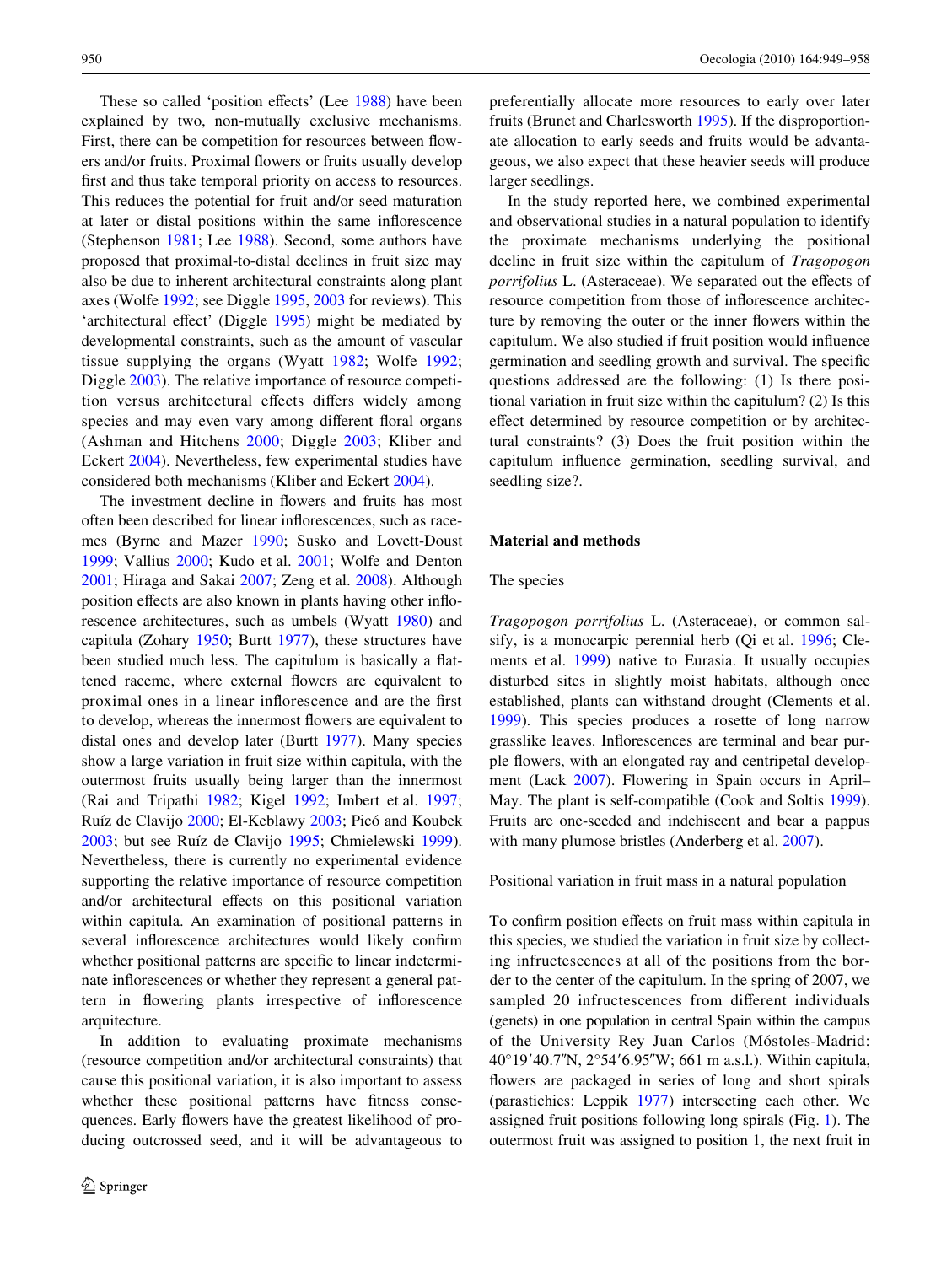

<span id="page-2-0"></span>**Fig. 1** *Tragopogon porrifolius* receptacle. The *numbers* show how fruits were sampled to describe positional variation in fruit size

the spiral towards the center of the capitulum was assigned to 2, and so on  $(Fig. 1)$  $(Fig. 1)$ . Where possible, we sampled five long spirals per inflorescence. We selected 13 inflorescences of different plants with three to five replicates per fruit position in the analysis, including up to seven positions; inflorescences with more than seven positions were too infrequent to analyze. We weighed all the fruits with their pappus to the nearest 0.1 mg.

We also performed Phytotron and experimental garden tests to study whether fruit position within the inflorescence influenced germination, seedling survival, and seedling size. We conducted the test in the Phytotron of the University of Rey Juan Carlos between July and September 2007 under conditions of a 16:8-h (light/20°C:dark/15°C) photoperiod and 50% humidity. A total of 152 seeds from nine plants, with two replicates per position, were used in the Phytotron experiments, in a completely randomized block design with two trays as blocks. Each tray had 76 fruits, representing one fruit per plant and position. In the experimental garden, we randomly selected one of the long spirals of ten plants without replication by position and plant, giving a total of 79 seeds. We put the seeds in separate pots  $(1.4 \text{ dm}^3)$  with standard soil, consisting of a substrate of 28% sand, 15% perlite, and 56% commercial peat. We established this experiment in November 2007. Germination was recorded weekly. Seeds were considered to have germinated as soon as the cotyledons emerged. We measured the longest leaf and the number of leaves 60 days after germination and used the longest leaf length times the number of leaves as a seedling size index.

Experimental manipulation of flower competition: resource limitation versus architectural effects

A flower removal experiment was performed to test whether resource limitation and/or architectural effects influenced fruit size in *T. porrifolius*. The experiment was carried out from April to May 2007 at the same site as the observational study (see above). Three treatments were performed on 99 plants, 33 per treatment (Fig. [2\)](#page-2-1): (1) 'outer



<span id="page-2-1"></span>Fig. 2 Picture representing the three treatments 'inner flowers removed', 'outer flowers removed', and 'control', applied to capitula of *T. porrifolius* in the experimental manipulation of flower competition. Flowers removed are represented in *gray*. In the control treatment, the remaining fruits were separated in the laboratory into outer and inner

flowers removed', in which the outer half of the flowers was removed in one capitulum per plant prior to anthesis;  $(2)$  'inner flowers removed', in which the inner half of flowers was removed in one capitulum per plant prior to anthesis;  $(3)$  'control', in which inflorescences were not manipulated. One inflorescence was treated per plant, and triplets of plants were always processed together each day to avoid phenological effects, i.e. potential differences in fruit production between earlier and later inflorescences during the blooming season. Inflorescences were hand pollinated to ensure fruit production. Flower number prior to flower removal and fruit set (measured as the number of fruits divided by the number of initial available ovules in the inflorescence) did not significantly differ among treat-ments (Table [1](#page-3-0)). The number of flowers removed in the treatment where outer flowers were removed was higher than that in the treatment where inner flowers were removed (Table [1](#page-3-0)). After ripening, we collected the infructescences. In the laboratory, we separated fruits of control inflorescences into an outer and an inner portion (Fig. [2](#page-2-1)), and we separated the outermost ring of fruits of each inflorescence. All of the fruits, including their pappus, were weighed to the nearest 0.1 mg.

In each plant we also measured plant height as an estimate of plant size, the number of inflorescences produced as an estimate of the reproductive investment of each plant, and the receptacle diameter as a measurement of inflorescence size. The number of inflorescences might also be a good estimate of plant size since the former has been shown to be correlated with the root crown diameter in *T. pratensis* (Qi et al. [1996\)](#page-9-12) and the root crown diameter was in turn highly correlated with the total plant mass in *T. dubius* (Gross [1981](#page-8-21)).

We tested three hypotheses. Firstly, resource competition mediated by floral initiation order, i.e., by the earlier access to resources, would mean that fruits from the inflorescences where outer flowers were removed should be heavier than inner fruits of control inflorescences. Secondly, resource competition among fruits, independently of floral initiation order, would mean that fruits produced later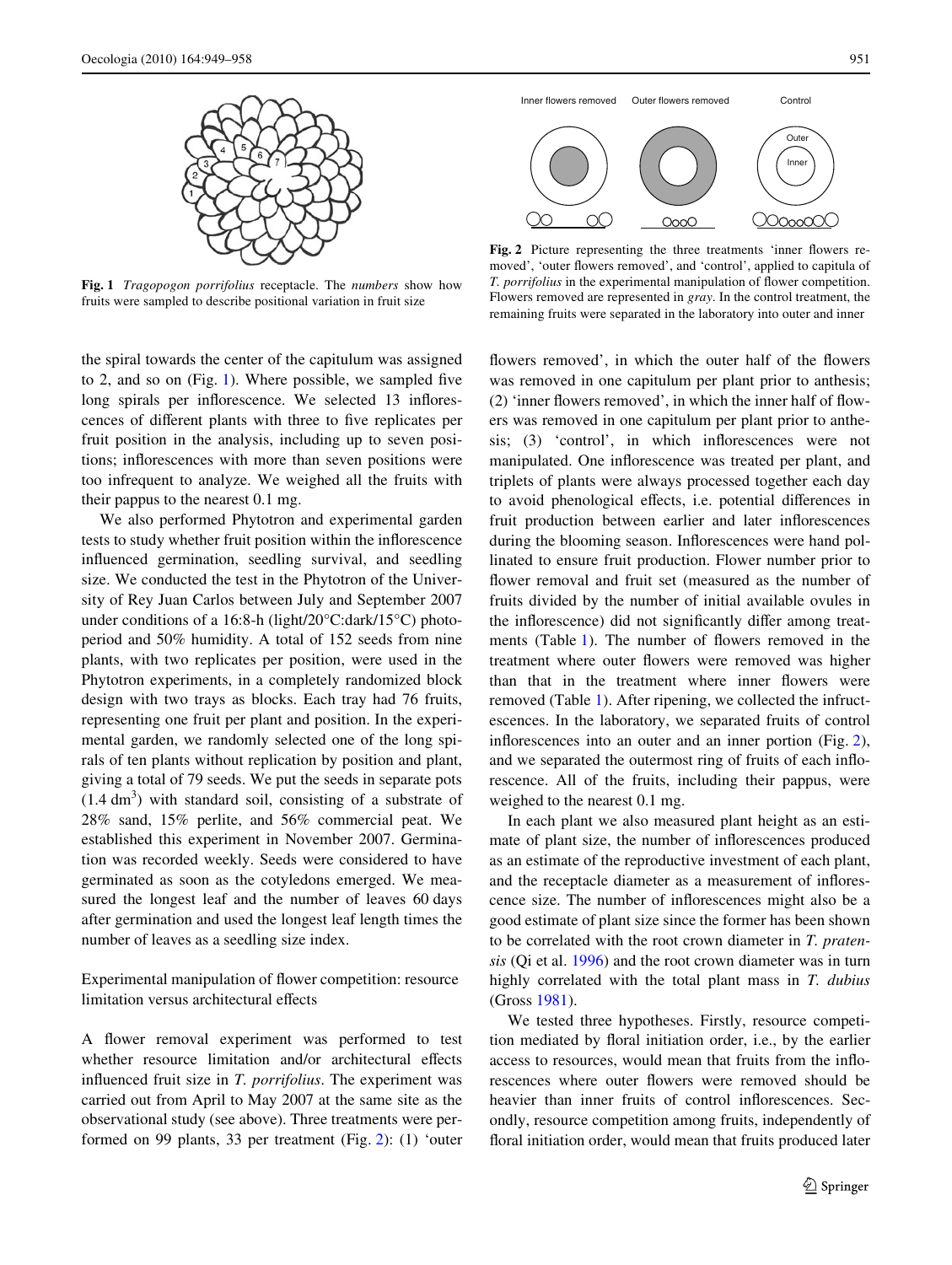| Trait                                     | Treatment         | Test value <sup>a</sup> | P                 |                    |       |
|-------------------------------------------|-------------------|-------------------------|-------------------|--------------------|-------|
|                                           | <b>OR</b>         | Control                 | IR                |                    |       |
| Fruit set $(\times 100)$                  | $84.37 \pm 19.64$ | $83.70 \pm 15.53$       | $93.32 \pm 6.40$  | $\gamma^2$ = 4.591 | 0.101 |
| Number of flowers prior to flower removal | $96 \pm 30$       | $81 \pm 32$             | $84 \pm 28$       | $\gamma^2 = 2.304$ | 0.316 |
| Number of removed flowers                 | $58 \pm 17$       | -                       | $35 \pm 11$       | $U = 85,000$       | 0.000 |
| Percentage of flowers removed             | $61.07 \pm 13.17$ | -                       | $43.72 \pm 11.06$ | $U = 72,000$       | 0.000 |
| Sample size                               | 22                | 24                      | 24                |                    |       |

<span id="page-3-0"></span>**Table 1** Mean of inflorescence traits by treatment level for the flower removal experiment

Values in table are given as the mean  $\pm$  standard deviation (SD)

*OR* Outer flowers removed, *IR* inner flowers removed

<sup>a</sup> Fruit set and the number of flowers prior to flower removal were compared using the Kruskal–Wallis test, whereas the number and the percentage of removed flowers were tested using the Mann–Whitney *U* test

affect the size of fruits produced earlier, so fruits from the 'inner flowers removed' treatment should be heavier than outer fruits in control inflorescences. Thirdly, architectural effects where position also affects fruit size means that the outermost fruits from the 'inner flowers removed' treatment should be heavier than the outermost fruits from the 'outer flowers removed' treatment, as the latter are in a relative inner position compared to the 'inner flowers removed' ones.

To determine whether the experimental treatments and fruit positions had effects on germination, we carried out two germination tests, one in a Phytotron and another in an experimental garden. In the experimental garden experiment, seedling survival and growth were also assessed. We selected 15 inflorescences per treatment to carry out a germination test in the Phytotron, with the test conducted in the same Phytotron and on the same dates and under the same conditions as described above. The experiment was arranged in a completely randomized block design with five trays as blocks and 90 fruits per tray. One fruit per inflorescence and position was represented in each tray. Germination was recorded weekly. Seeds were considered to have germinated as soon as the cotyledons emerged. The experiment was concluded 3 weeks after germination was recorded.

For the experimental garden test, we randomly selected eight seeds (four from the outer positions and four from the inner positions) from 36 plants, 12 per treatment. We placed the  $288$  seeds in separate pots  $(1.4 \text{ dm}^3)$  containing the same standard soil as described above. The experiment was arranged in a randomized complete block design with two plots of  $19.7 \times 0.80$  m as blocks. In each block, we used two pots per inflorescence, treatment, and position. We established this experiment in November 2007. Germination was recorded weekly. Seeds were considered to have germinated as soon as the cotyledons emerged. We measured the longest leaf and the number of leaves 60 days after germination and used the longest leaf length times the number of leaves as an index of seedling size.

### Statistical analyses

### *Positional variation in fruit mass in a natural population*

We evaluated if position affected fruit mass, germination, and seedling size by fitting Generalized Linear Mixed Models (GLMMs) via restricted maximum likelihood (Patterson and Thompson [1971\)](#page-8-22). GLMMs provide a flexible method to model traits which do not meet the assumptions of a standard linear modeling while simultaneously allowing fixed and random factors to be distinguished in the model. Effects of random factors were tested using Wald *Z*-statistic tests, which are appropriate for large samples, and those of fixed factors were tested with *F* tests, which are preferable when the structure of the variance–covariance matrix depends on an unknown scale parameter (Littell et al. [1996\)](#page-8-23). We used Satterthwaite's method to determine the approximate denominator degrees of freedom for these tests (Verbeke and Molenberghs [1997](#page-9-13)).

We modeled fruit mass using a normal distribution with an identity link function. The explanatory variables included in the model were fruit position, plant height, number of inflorescences, and receptacle diameter; plant and its interaction with position were included as random factors. Germination in the Phytotron was modeled using a binomial distribution with a logit link function and the following explanatory variables: fruit position (only up to the eighth position because the innermost ones included a very low number of seeds), fruit mass, plant height, receptacle diameter, and tray. The number of inflorescences was not included in this analysis because plants in this test showed very low variation in the number of inflorescences (range: 2–4 per plant). Again, plant and its interaction with position were included as random factors, whereas tray was considered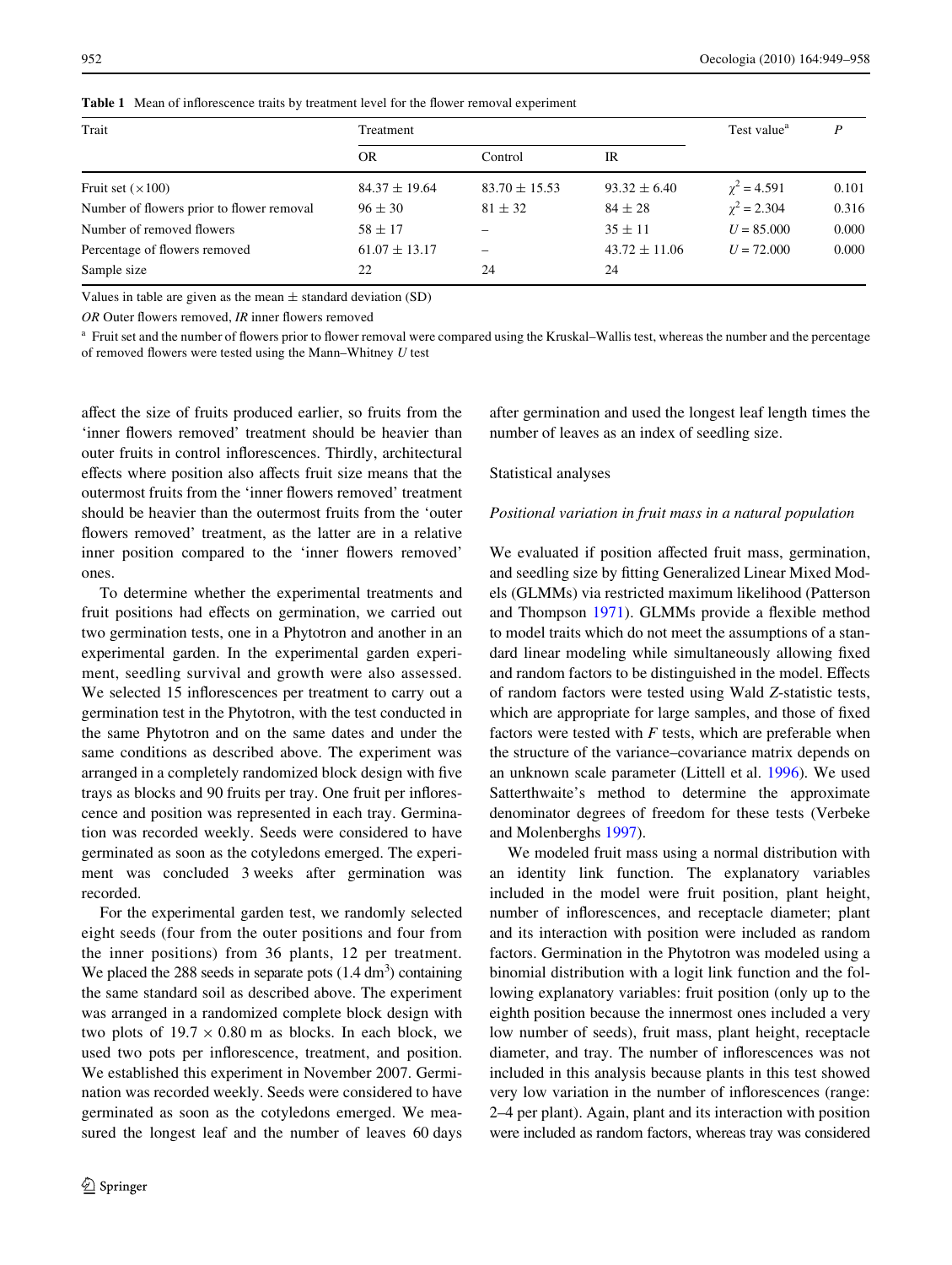as a fixed factor because treating it as random led to problems in algorithm convergence. Finally, germination and seedling size in the experimental garden were modeled using a binomial distribution with a logit link function and a Poisson distribution with a log link function, respectively. The explanatory variables fitted in this model included fruit position, fruit mass, plant height, number of inflorescences, and receptacle size as fixed variables and plant and the interaction among plant and position as random factors. There was no seedling mortality; therefore, there was no variation in seedling survival to model.

# *Experimental manipulation of flower competition: resource competition versus architectural effects*

We assessed the effect of removing flowers in different positions within each inflorescence on fruit mass, germination, seedling survival, and seedling size of *T. porrifolius* by fitting GLMMs. We modeled fruit mass using a gamma distribution with an identity link function. The explanatory variables included in the model were treatment (outer fruits of control inflorescences, inner fruits of control inflorescences, 'outer flowers removed', and 'inner flowers removed'), plant height (as a surrogate of plant size), number of inflorescences produced (a surrogate of the reproductive output of the maternal plant), and receptacle diameter (a measure of inflorescence size). Plant was included as a random factor. To test whether fruits from the outermost ring of each treatment (control, 'outer flowers removed', and 'inner flowers removed') were significatively different, we utilized the same model but using only data from the outermost fruits of each inflorescence.

We modeled seed germination in the Phytotron with the same approach as the previous GLMMs but with a binomial distribution with a logit link function. We included the same explanatory variables plus the average fruit mass of each experimental unit (i.e., the mean fruit mass per treatment, position, and plant); plant and tray were included as random factors. Seed germination, seedling survival, and seedling size in the experimental garden were modeled assuming a binomial error with logit link function for the two first variables and a Poisson distribution with a log link function for the last one. We included the same explanatory variables as in the previous model, but in these latter models a block (plot) factor was included. We considered plot and plant as random factors. However, in the germination model, the estimated variance for the random factor plant was very low, and the GLMM analysis produced incorrect degrees of freedom; consequently, we removed plant from this model. All models were fitted using the GLIMMIX procedure of SAS [1990](#page-9-14) (SAS Institute, Cary, NC) with the DIFF option in the LSMEANS statement of the GLIMMIX procedure.

### **Results**

Positional variation in fruit mass in a natural population

Fruit mass significantly decreased from outer to inner positions within the infructescences of *T. porrifolius* (Fig.  $3a$ ; Table [2\)](#page-5-0). Maternal plant also influenced fruit mass (Table  $2$ ); fruit mass was higher in plants with more inflo-rescences (Table [2](#page-5-0)). However, germination was not affected by position in either the Phytotron experiments or in the experimental garden (Fig. [3](#page-4-0)b; Table [2](#page-5-0)). There was no seedling mortality, and seedling size was influenced by the interaction between maternal plant and position (Fig. [3](#page-4-0)c; Table [2](#page-5-0)). Fruit mass did not significantly affect seedling size (Table [2\)](#page-5-0).



<span id="page-4-0"></span>**Fig. 3** Least-square means  $[\pm$  standard error (SE)] of fruit mass (a), germination in the Phytotron (*black dots*, *n* = 18) and in the experimental garden (*white dots*,  $n = 10$ ) (**b**), and seedling size in the experimental garden per position (**c**). Sample size is shown *under each dot* when it differs among positions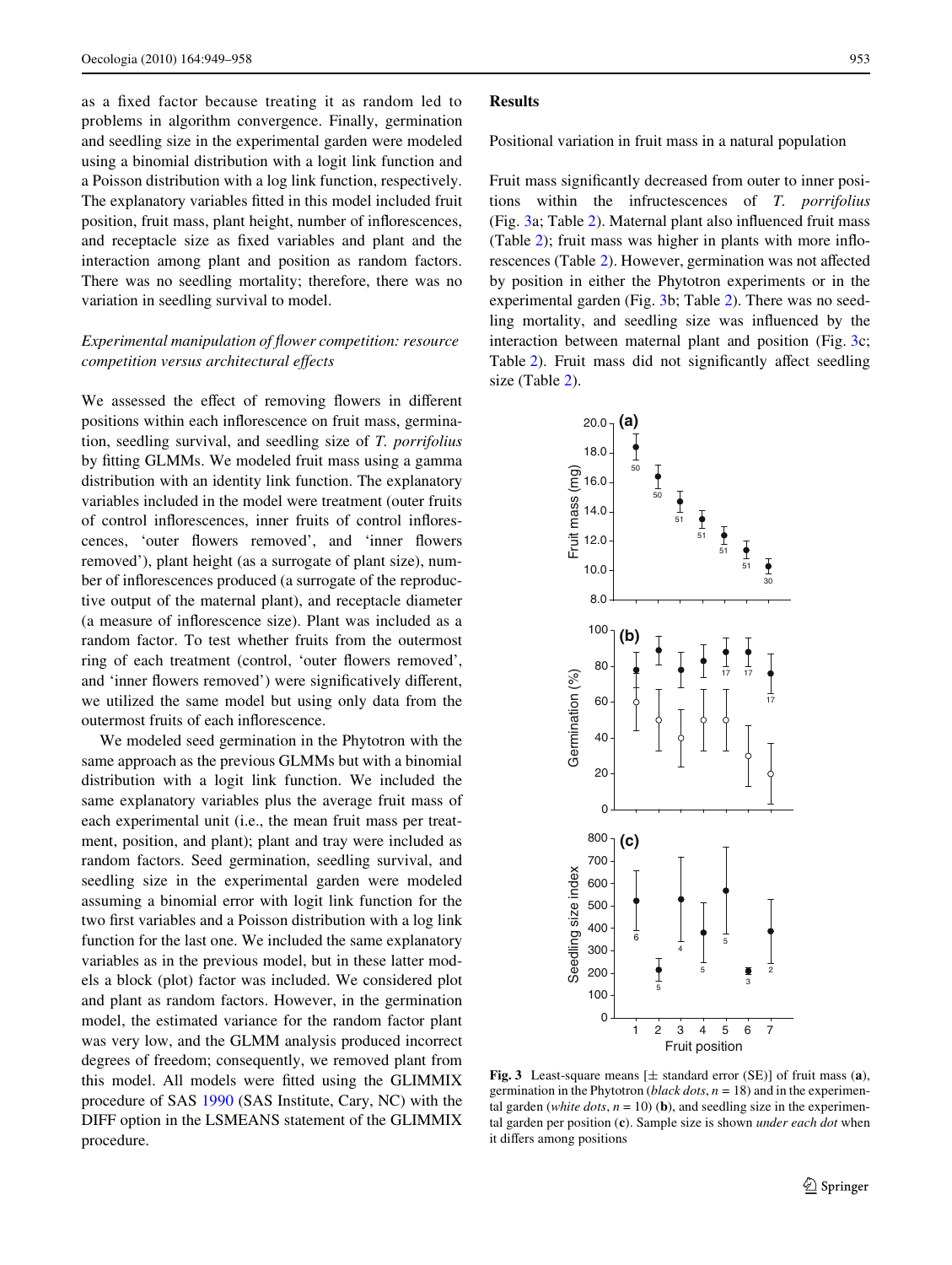| <b>Explanatory variables</b> | Fruit mass       |                  | Germination in Pytotron |       | Germination in garden |       | Seedling size    |       |
|------------------------------|------------------|------------------|-------------------------|-------|-----------------------|-------|------------------|-------|
| Fixed factors                | F                | $\boldsymbol{P}$ | F                       | P     | F                     | P     | F                | P     |
| Position                     | $47.76_{6,6704}$ | < 0.001          | $0.53_{7,1548}$         | 0.798 | $0.47_{6,59}$         | 0.827 | $1.28_{6,1736}$  | 0.316 |
| Plant height                 | $-1.03_{1,892}$  | 0.338            | $+4.38_{1,291}$         | 0.130 | $-2.06_{1,662}$       | 0.196 | $+0.10_{1.433}$  | 0.762 |
| No inflorescences            | $+10.35_{1.899}$ | 0.011            | -                       |       | $+1.20_{1,574}$       | 0.318 | $+0.61_{1,364}$  | 0.483 |
| Receptacle size              | $+3.89_{1,890}$  | 0.083            | $-4.45_{1,424}$         | 0.098 | $+0.01_{1,740}$       | 0.921 | $+1.39_{1,1261}$ | 0.260 |
| Fruit mass                   |                  |                  | $+1.64_{1,123}$         | 0.203 | $+0.00_{1,1917}$      | 0.988 | $-0.29_{1,1502}$ | 0.599 |
| Tray                         |                  |                  | $8.35_{1,123}$          | 0.005 |                       |       |                  |       |
| Random factors               | Z                | $\boldsymbol{P}$ | Z                       | P     | Z                     | P     | Z                | P     |
| Plant                        | 2.06             | 0.020            | 0.62                    | 0.268 | 0.54                  | 0.295 | 0.21             | 0.417 |
| Plant x position             | 3.34             | < 0.001          | 1.26                    | 0.103 | 0.81                  | 0.209 | 2.67             | 0.004 |
| Sample size                  | 334              |                  | 135                     |       | 70                    |       | 30               |       |

<span id="page-5-0"></span>**Table 2** Effects of flower position and maternal plant traits on fruit mass, seed germination, and seedling size

The Wald-type *F* statistic (Wald *Z*-statistic for random factors) is given with the degrees of freedom as a subscript and the sign indicating the direction of the effects



<span id="page-5-1"></span>**Fig. 4** Least-square means  $(\pm \text{ SE})$  of fruit mass (a), germination in Phytotron (**a**), germination in the experimental garden (**c**), seedling survival (**d**), and seedling size (**e**) by treatment. *Filled circles* Treatments where flowers were removed (*IR* inner flowers removed, *OR* outer flowers removed), open circles control flowers (CO outer fruits of

control inflorescences, *CI* inner fruits of control inflorescences). Significant differences among IR and CO fruits, and among OR and CI are shown to the *right of IR and OR dots*, respectively (*N.S.* not significant, \**P* < 0.05). Sample size is shown *under each dot*

Resource competition versus architectural effect

Flower removal affected fruit mass in *T. porrifolius* (Fig. [4a](#page-5-1); Table [3\)](#page-6-0). Fruits were heavier in those treatments in which some flowers were removed in comparison with control ones (Fig. [4](#page-5-1)a). Nevertheless, only fruits of inflorescences where outer flowers were removed were significantly heavier than inner fruits of control inflores-cences (Fig. [4a](#page-5-1)). Maternal plant significantly influenced fruit mass (Table [3](#page-6-0)); in particular, fruit mass was positively related with receptacle size (Table [3\)](#page-6-0). In addition, the outermost fruits of inflorescences where outer flowers were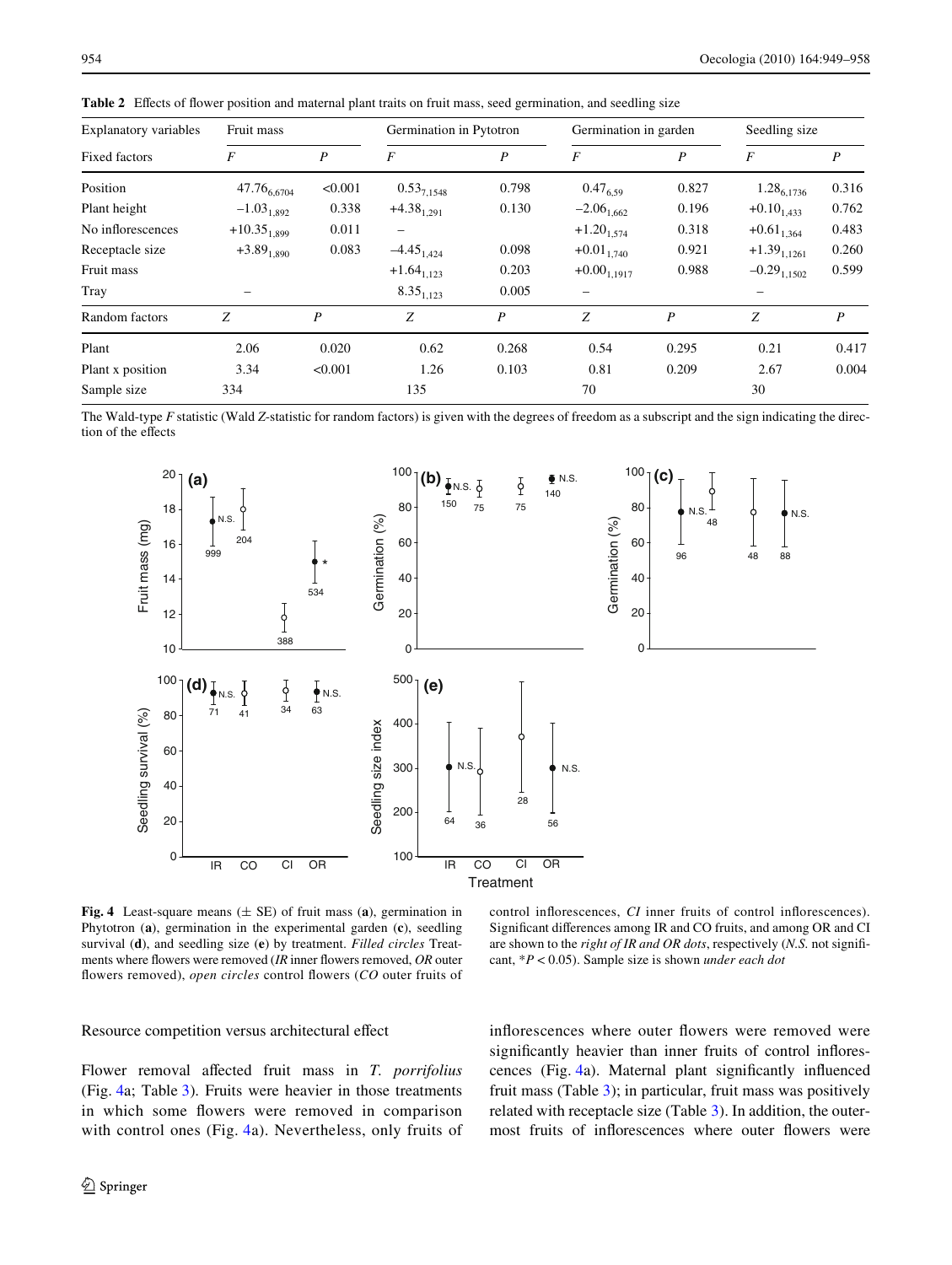| Explanatory<br>variables | Fruit mass        |                  | Germination in<br>Pytotron |                  | Germination in<br>Pytotron <sup>b</sup> |                  | Seedling survival in<br>the experimental garden |                  | Seedling size in the<br>experimental garden |                  |
|--------------------------|-------------------|------------------|----------------------------|------------------|-----------------------------------------|------------------|-------------------------------------------------|------------------|---------------------------------------------|------------------|
| Fixed factors            | $\boldsymbol{F}$  | $\boldsymbol{P}$ | $\cal F$                   | P                | $\boldsymbol{F}$                        | P                | $\boldsymbol{F}$                                | P                | F                                           | $\boldsymbol{P}$ |
| Treatment                | $266.00_{3,80.9}$ | < 0.001          | $0.49_{3,60.2}$            | 0.689            | $1.24_{3,272}$                          | 0.294            | $0.05_{3,34.0}$                                 | 0.984            | $49.65_{3.44.7}$                            | < 0.001          |
| Plant height             | $-1.27_{1.55,0}$  | 0.265            | $+0.48_{1,46.5}$           | 0.494            | $-0.24_{1.272}$                         | 0.626            | $-1.22_{1.17.5}$                                | 0.285            | $0.00_{1.29.0}$                             | 0.987            |
| No inflorescences        | $+2.35_{1,55.2}$  | 0.131            | $+6.08_{1,56.2}$           | 0.017            | $-0.02_{1,272}$                         | 0.896            | $+0.62_{1,37.9}$                                | 0.436            | $-0.88_{1,29.0}$                            | 0.355            |
| Receptacle size          | $+9.22_{1,55.2}$  | 0.004            | $+0.03_{1,28.9}$           | 0.870            | $+0.00_{1,272}$                         | 0.983            | $-0.00_{1,24,9}$                                | 0.994            | $-2.69_{1,30,0}$                            | 0.112            |
| Mean fruit mass          |                   |                  | $-1.53$ <sub>1,101.1</sub> | 0.220            | $+0.63_{1,272}$                         | 0.428            | $+6.50_{1,28.3}$                                | 0.016            | $+39.21_{1,176}$                            | < 0.001          |
| Random<br>factors        | Z                 | $\boldsymbol{P}$ | Z                          | $\boldsymbol{P}$ | Z                                       | $\boldsymbol{P}$ | Z                                               | $\boldsymbol{P}$ | Z                                           | $\boldsymbol{P}$ |
| Plant                    | 5.19              | < 0.001          | 2.39                       | 0.008            |                                         |                  | 0.11                                            | 0.432            | 3.76                                        | < 0.001          |
| Tray                     |                   |                  | 0.72                       | 0.236            |                                         |                  | -                                               |                  | $\qquad \qquad -$                           |                  |
| Plot                     |                   |                  |                            |                  | 0.69                                    | 0.245            | 0.62                                            | 0.267            | 0.71                                        | 0.221            |
| Sample size              | 2,124             |                  | 440                        |                  | 280                                     |                  | 209                                             |                  | 184                                         |                  |

<span id="page-6-0"></span>Table 3 Effects of flower removal treatments and maternal plant traits on fruit mass, seed germination, seedling survival, and seedling size

The Wald-type F statistic (Wald Z-statistic for random factors) is given with the degrees of freedom as a subscript and the sign indicating the direction of the effects

removed [16.1 mg  $\pm$  1.3 (least-squares mean  $\pm$  SE), *n* = 274] were significantly lighter than the outermost fruits of inflorescences where inner flowers were removed (19.8 mg  $\pm$  1.3,  $n = 373$ ;  $P = 0.048$ ), but they were not significantly different than control fruits (17.9 mg  $\pm$  1.2, *n* = 204; *P* = 0.294).

Germination in the Phytotron was positively influenced by the number of inflorescences of maternal plants (Table [3\)](#page-6-0) but not by treatment (Fig. [4](#page-5-1)b; Table [3](#page-6-0)). Germination in the experimental garden was not significantly influenced by treatment (Fig. [4](#page-5-1)c; Table [3\)](#page-6-0). Maternal traits, such as plant height, number of inflorescences, and receptacle size, did not influence germination in the experimental garden (Table [3\)](#page-6-0).

Seedling survival was positively influenced only by mean fruit mass (Table [3\)](#page-6-0), but not by flower removal treatment or by maternal traits (Fig. [4d](#page-5-1); Table [3](#page-6-0)). The seedling size index was affected by the flower removal treatment (Fig. [4e](#page-5-1); Table [3](#page-6-0)) and by maternal plant (Table [3\)](#page-6-0). Control seedlings from inner seeds tended to be larger than those from outer seeds (Fig. [4](#page-5-1)e). In addition, the seedling size index was positively influenced by mean fruit mass and negatively by receptacle size (Table [3\)](#page-6-0). The plot did not affect response variables in the experimental garden (Table [3\)](#page-6-0).

# **Discussion**

### Resource competition versus architectural effect

Flower removal produced an increase in the size of the remaining fruits, suggesting that competition for resources is one of the causes of the observed position effect.

The mechanism underlying resource competition within capitula of *T. porrifolius* probably is associated with the centripetal pattern of floral initiation, which gives outer flowers earlier access to resources. Previous studies provide sound evidence for resource preemption by the earlier, outer flowers in capitula (Steer et al. [1988](#page-9-15); Charlet and Miller [1993;](#page-8-24) Alkio et al. [2003](#page-8-25)). In addition, experimental manipulations of the source–sink ratio conclude that resource limitation is a major determinant of fruit mass in all parts of the capitula (Steer et al. [1988](#page-9-15); Alkio et al. [2003\)](#page-8-25).

Our comparison of the outermost fruits in the 'inner flowers removed' and 'outer flowers removed' treatments further indicated an architectural effect. First, these fruits differed in size (inner flowers removed  $>$  outer flowers removed) despite being in the same relative outermost position, which strongly suggests an influence of absolute position on fruit mass. Second, support for the insufficiency of resource competition as the only factor influencing fruit size comes from the fact that the number and proportion of removed flowers in the 'outer flowers removed' treatment were significantly larger than those in the 'inner flowers' removed' treatment (Table [1\)](#page-3-0), i.e., there was a higher flower/fruit competition in the 'inner flowers removed' than in the 'outer flowers removed' treatment. It has been suggested that the vasculature of inflorescences may regulate intra-inflorescence variation in fruit size (Wyatt [1982;](#page-9-1) Wolfe [1992;](#page-9-2) Diggle [2003](#page-8-0)). Vascular bundles originating from the stem run radially towards the periphery of the capitulum and back, and the central part of the receptacle is almost devoid of vascular bundles (Goffner et al. [1988](#page-8-26)). However, empty central fruits are structurally and functionally connected to the vascular system of the receptacle (Alkio and Grimm [2003](#page-8-27)), although generally deprived of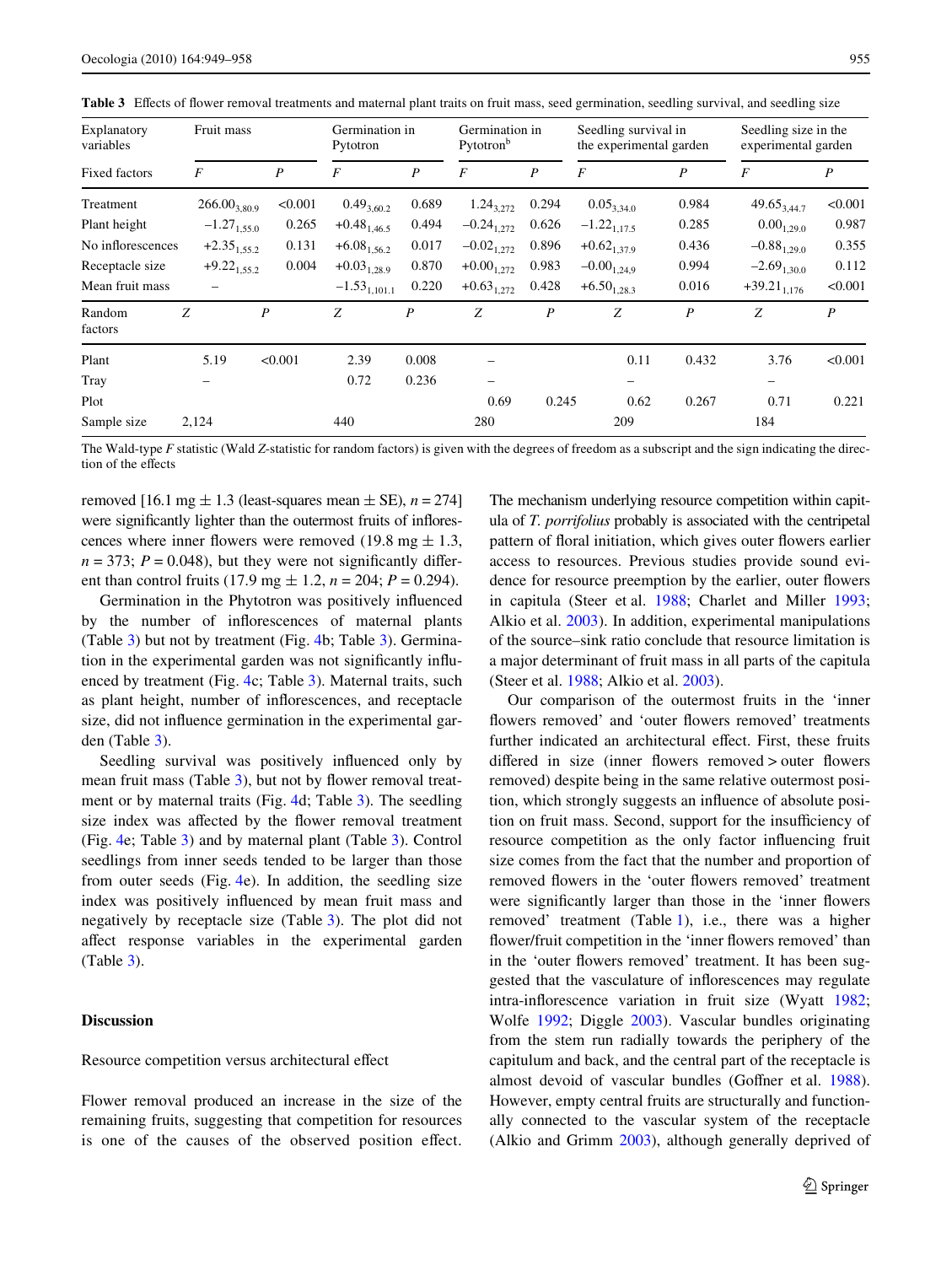photoassimilate import (Alkio et al. [2002\)](#page-8-28). Hence, some physiological constraint could restrict fruit size in the inner positions, but the proximate mechanism of architectural effects remains uncertain.

To the best of our knowledge, our results represent the first *experimental* evidence supporting both resource competition and architectural effects on fruit size decline within an inflorescence. Although fruit size and/or fruit set declines have been shown in several species in earlier studies (reviewed in Diggle [2003\)](#page-8-0), these were attributed either to competition for resources (Medrano et al. [2000](#page-8-29); Vallius [2000](#page-9-4); Kliber and Eckert [2004\)](#page-8-5) or to architectural constraints (Byrne and Mazer [1990](#page-8-6); Wolfe and Denton [2001](#page-9-5); Guitián et al. [2001\)](#page-8-30). Very likely, the relative importance of architectural constraints and resource competition is spe-cies- or even trait-specific (Ashman [1992;](#page-8-31) Wolfe [1992](#page-9-2); Diggle [1997](#page-8-32); Ashman and Hitchens [2000;](#page-8-4) Kliber and Eckert [2004](#page-8-5)).

Our study adds generality to the effects of flower position on fruit size by experimentally confirming it for a kind of inflorescence that is developmentally equivalent (Burtt [1977](#page-8-9)), but with a 'flat' architecture. Most previous studies on positional effects have focused on linear inflorescences with indeterminate growth (Byrne and Mazer [1990](#page-8-6); Vaughton [1993](#page-9-16); Vallius [2000](#page-9-4); Guitián et al. [2001](#page-8-30); Kudo et al. [2001](#page-8-7); Wolfe and Denton [2001;](#page-9-5) Zeng et al. [2008](#page-9-6)). Nevertheless, a note of caution is needed concerning the generality of a bottom-up/outer-inner position effect. Wesselingh and Arnold ([2003\)](#page-9-17) showed a top-down position effect in a linear inflorescence with determinate growth. Apical dominance could cause position effects in inflorescences with determinate growth (Wesselingh and Arnold [2003](#page-9-17)). Exploration of position effects on a diversity of inflorescence architectures promises to be rewarding in broadening our current understanding of position effects on fruit set and size.

#### Fitness consequences of position effects

We found inconsistent effects of flower position on different fitness components. Our study showed a positive influence of flower position on fruit size, although it failed to show a relationship between flower position and seedling emergence and growth. We suggest two different reasons for this unexpected lack of match between position, fruit mass, and seedling emergence and growth: (1) the experimental conditions and (2) a lack of direct causal relationship between position and seedling traits. In terms of experimental conditions, the growth conditions in our Phytotron and experimental garden could have not been harsh enough to produce differences in seedling traits despite the large differences in fruit size (Gross [1984](#page-8-33); Stanton [1984;](#page-9-18) Imbert et al. [1997\)](#page-8-11). For example initial differences between fruits may disappear when plants are growing without competition (e.g., *Galinsoga parviXora*, Rai and Tripathi [1987;](#page-9-19) *Crepis sancta*, Imbert et al. [1997](#page-8-11); *Catanache lutea*, Ruiz de Clavijo and Jiménez [1998\)](#page-9-20). This aspect could have been particularly important in the Phytotron test because germination in the experimental garden showed a trend in the expected direction.

The lack of relationship between flower position and seedling traits can also be understood by distinguishing direct from indirect effects of flower position. In our experiments, flower position influenced fruit mass, whereas fruit mass showed a positive influence on seedling survival and seedling size in one of our two tests (Tables [2,](#page-5-0) [3\)](#page-6-0). Similar results have been found for other species when position and seed size were considered explicitly (*Tragopogon pratensis*, Van Mölken et al. [2005;](#page-9-21) *Alliaria petiolata*, Susko and Lovett-Doust  $2000$ ). Thus, a lack of significance of the factor 'flower position' (i.e., lack of *direct* effects) does not deny *indirect* fitness consequences of position effects (interflower competition and/or architectural constraints). This indirect effect is brought about through their influence on fruit size, since commonly larger seeds produce more vigorous seedlings than smaller ones (Allsop and Stock [1995;](#page-8-34) Leishman et al. [2000](#page-8-35)), particularly in harsher growing conditions (Rai and Tripathi [1987](#page-9-19); Imbert et al. [1997\)](#page-8-11).

Accumulated evidence indicates that position effects are rather common in plants and not only influence fitness components at the fruiting stage (fruit size or fruit set), but also at earlier stages (ovule and/or pollen number) (Ashman and Hitchens [2000](#page-8-4); Kliber and Eckert [2004;](#page-8-5) Hiraga and Sakai [2007](#page-8-8); Zeng et al. [2008](#page-9-6); Diggle [2003](#page-8-0) for a review). We suggest that these effects on fitness can have evolutionary consequences. If flowers in some positions are consistently prevented from producing fruits, optimal resource allocation could permanently switch off female function and lead to the evolution of andromonoecy (Primack and Lloyd [1980](#page-8-36); Emms [1993](#page-8-37)). More interestingly, resource competition-mediated position effects could turn, in evolutionary time, into architectural position effects if optimization diverts resources from vascular bundles at flower positions where fruiting probability is too low. This would offer a novel view of the relationship between resource-based and architecture-based position effects. Evolution of andromonoecy in *Solanum* (Miller and Diggle [2003\)](#page-8-38) gives tentative support to this intriguing possibility.

**Acknowledgments** Adrián Escudero helped us in designing the experiment, Sonja Rabasa and Raúl García Camacho helped in the statistical analyses, Lucía DeSoto helped in the laboratory and experimental garden, José Margalet, Cristina Fernández Aragón, and Raúl García Camacho helped in the experimental garden, and Bárbara Paredes helped with the laboratory work. David Eldrigde kindly reviewed the English. We thank Christina Caruso and an anonymous reviewer for constructive critics to the manuscript. All experiments performed in this study complied with the current Spanish laws. RT was funded by a FPU grant from the Spanish Ministerio de Educación y Ciencia.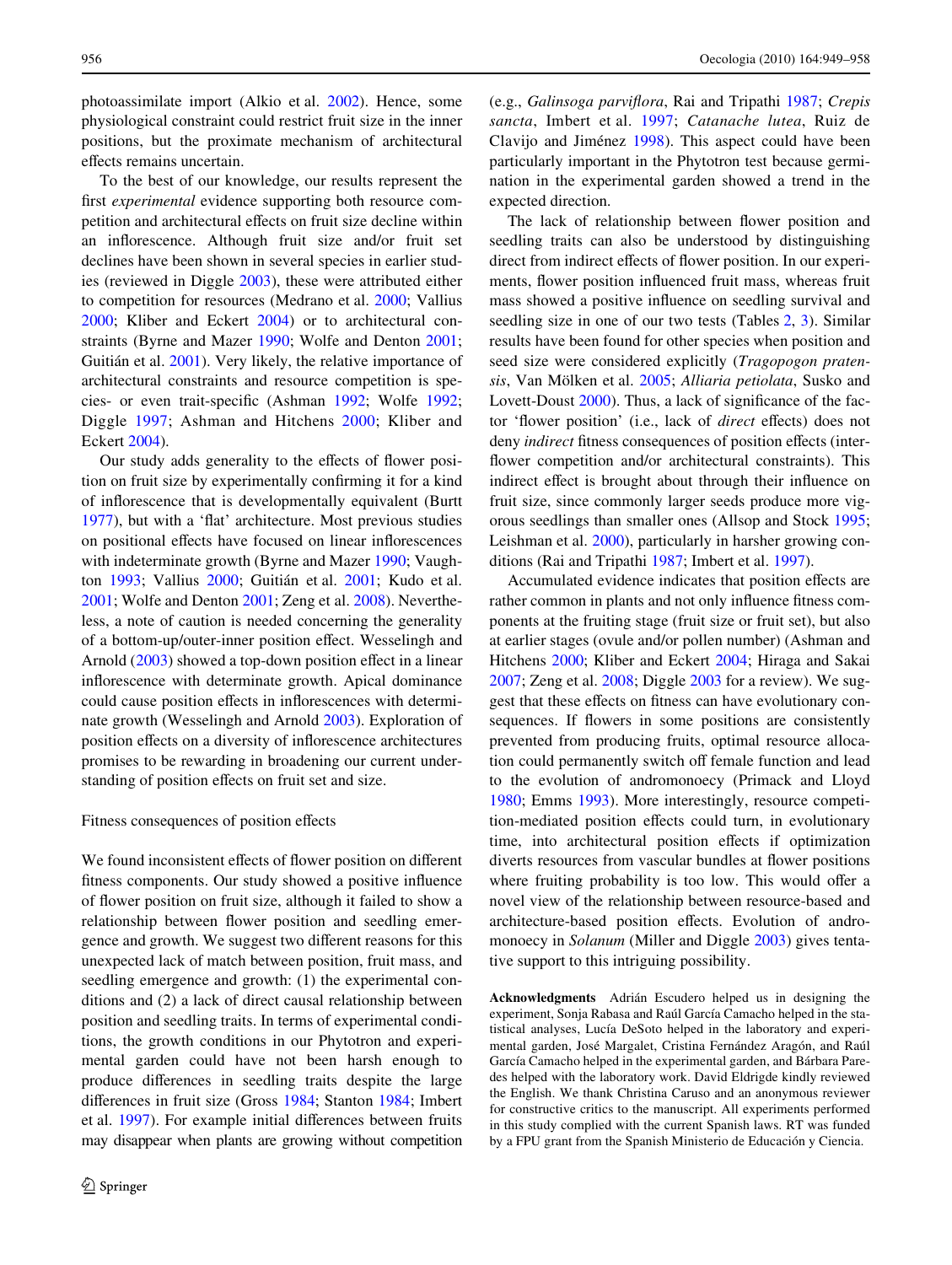### **References**

- <span id="page-8-27"></span>Alkio M, Grimm E (2003) Vascular connections between the receptacle and empty achenes in sunflower (*Helianthus annuus* L.). J Exp Bot 54:345–348. doi:[10.1093/jxb/erg019](http://dx.doi.org/10.1093/jxb/erg019)
- <span id="page-8-28"></span>Alkio M, Diepenbrock W, Grimm E (2002) Evidence for sectorial photoassimilate supply in the capitulum of sunflower (*Helianthus annuus* L.). New Phytol 156:445–456. doi:[10.1046/j.1469-](http://dx.doi.org/10.1046/j.1469-8137.2002.00524.x) [8137.2002.00524.x](http://dx.doi.org/10.1046/j.1469-8137.2002.00524.x)
- <span id="page-8-25"></span>Alkio M, Diepenbrock W, Grimm E (2003) Effect of source-sink ration on seed set and filling in sunflower *(Helianthus annuus* L.). Plant Cell Environ 26:1609–1619. doi:[10.1046/j.0016-8025.2003.](http://dx.doi.org/10.1046/j.0016-8025.2003.01077.x) [01077.x](http://dx.doi.org/10.1046/j.0016-8025.2003.01077.x)
- <span id="page-8-34"></span>Allsop N, Stock WD (1995) Relationships between seed reserves, seedling growth and mychorrhizal responses in 14 related shrubs (Rosidae) from a low-nutrient environment. Funct Ecol 9:248– 254
- <span id="page-8-19"></span>Anderberg AA, Baldwin BG, Bayer RG, Breitwieser J, Jeffrey C, Dillon MO, Eldenäs P, Funk V, García-Jacas N, Hind DJN, Karis PO, Lack HW, Nesom G, Nordenstam B, Oberprieler Ch, Panero JL, Puttock C, Robinson H, Stuessy TF, Sussana A, Urtubey E, Vogt R, Ward J, Watson LE (2007) Compositae. In: Kadereit JW, Jeffrey C (eds) The families and genera of vascular plants volume VIII flowering plants: Eudicots Asterales. Springer, Berlin, pp 61–568
- <span id="page-8-31"></span>Ashman T-L (1992) Indirect costs of seed production within and between seasons in a gynodioecious species. Oecologia 92:266–272
- <span id="page-8-4"></span>Ashman T-L, Hitchens MS (2000) Dissecting the causes of variation in intra-inflorescence allocation in a sexually polymorphic species, *Fragaria virginiana* (Rosaceae). Am J Bot 87:197–204
- <span id="page-8-15"></span>Brunet J, Charlesworth D (1995) Floral sex allocation in sequentially blooming plants. Evolution 49:70–79
- <span id="page-8-9"></span>Burtt BL (1977) Aspects of diversification in the capitulum. In: Heywood VH, Harborne JB, Turner BL (eds) The biology and chemistry of the Compositae, vol 1. Academic Press, London, pp 41–59
- <span id="page-8-6"></span>Byrne M, Mazer SJ (1990) The effect of position on fruit characteristics, and relationships among components of yield in *Phytolacca rivinoides* (Phytolaccaceae). Biotropica 22:353–365
- <span id="page-8-24"></span>Charlet LD, Miller JF (1993) Seed production after floret removal from sunflower heads. Agron J 85:56–58
- <span id="page-8-14"></span>Chmielewski JG (1999) Consequences of achene biomass, withinachene allocation patterns, and pappus on germination in ray and disc achenes of *Aster umbellatus* var *umbellatus* (Asteraceae). Can J Bot 77:426–433
- <span id="page-8-16"></span>Clements DR, Upadhyaya MK, Bos SJ (1999) The biology of Canadian weeds. 110. *Tragopogon dubius* Scop., *Tragopogon pratensis* L., and *Tragopogon porrifolius* L. Can J Plant Sci 79:153–163
- <span id="page-8-18"></span>Cook LM, Soltis PS (1999) Mating system of diploid and allotetraploid populations of *Tragopogon* (Asteraceae): I natural populations. Heredity 82:237–244. doi:[10.1038/sj.hdy.6884620](http://dx.doi.org/10.1038/sj.hdy.6884620)
- <span id="page-8-2"></span>Diggle PK (1995) Architectural effects and the interpretation of patterns of fruit and seed development. Annu Rev Ecol Syst 26:531– 552. doi[:10.1146/annurev.es.26.110195.002531](http://dx.doi.org/10.1146/annurev.es.26.110195.002531)
- <span id="page-8-32"></span>Diggle PK (1997) Ontogenetic contingency and floral morphology: the effects of architecture and resource limitation. Int J Plant Sci 158:S99–S107. doi:[10.1086/297510](http://dx.doi.org/10.1086/297510)
- <span id="page-8-0"></span>Diggle PK (2003) Architectural effects on floral form and function: a review. In: Stuessy T, Hsrandl E, Mayer V (eds) Deep morphology: towards a renaissance of morphology in plant systematics. Ganter Verlag, Koenigstein, pp 63–80
- <span id="page-8-12"></span>El-Keblawy A (2003) Effects of achene dimorphism on dormancy and progeny traits in the two ephemerals *Hedypnois cretica* and *Crepis aspera* (Asteraceae). Can J Bot 81:550–559. doi[:10.1139/](http://dx.doi.org/10.1139/B03-052) [B03-052](http://dx.doi.org/10.1139/B03-052)
- <span id="page-8-37"></span>Emms SK (1993) Andromonoecy in *Zigadenus paniculatus* (Liliaceae): spatial and temporal patterns of sex allocation. Am J Bot 80:914–923
- <span id="page-8-26"></span>Goffner D, Cazalis R, Percie du Sert C, Calmes J, Cavalie G (1988)  $^{14}$ C photoassimilate partitioning in developing sunflower seeds. J Exp Bot 39:1411–1420
- <span id="page-8-21"></span>Gross KL (1981) Predictions of fate from rosette size in four "biennial" plant species: *Verbascum thapsus*, *Oenethera biennis*, *Daucus carota*, and *Tragopogon dubius*. Oecologia 48:209–213
- <span id="page-8-33"></span>Gross KL (1984) Effects of seed size and growth form on seedling establishment of 6 monocarpic perennial plants. J Ecol 72:369– 387
- <span id="page-8-30"></span>Guitián J, Gutián P, Medrano M (2001) Causes of fruit set variation in *Polygonatum odoratum* (Liliaceae). Plant Biol 3:637–641
- <span id="page-8-1"></span>Herrera CM (2009) Multiplicity in unity. Plant subindividual variation and interactions with animals. University of Chicago Press, Chicago
- <span id="page-8-8"></span>Hiraga T, Sakai S (2007) The effects of inflorescence size and flower position on biomass and temporal sex allocation in *Lobelia sessiliXora*. Plant Ecol 188:205–214. doi[:10.1007/s11258-006-9157-9](http://dx.doi.org/10.1007/s11258-006-9157-9)
- <span id="page-8-11"></span>Imbert E, Escarre J, Lepart J (1997) Seed heteromorphism in *Crepis* sancta (Asteraceae): performance of two morphologies in different environments. Oikos 79:325–332
- <span id="page-8-10"></span>Kigel J (1992) Diaspore heteromorphism and germination in populations of the ephemeral *Hedypnois rhagadioloides* (L.) F.W. Schmidt (Asteraceae) inhabiting a geographic range of increasing aridity. Acta Oecol 13:45–53
- <span id="page-8-5"></span>Kliber A, Eckert CG (2004) Sequential decline in allocation among flowers within inflorescences: proximate mechanism and adaptive significance. Ecology 85:1675-1687. doi:[10.1890/03-0477](http://dx.doi.org/10.1890/03-0477)
- <span id="page-8-7"></span>Kudo G, Maeda T, Narita K (2001) Variation in floral sex allocation and reproductive success within inflorescences of *Corydalis ambigua* (Fumariaceae): pollination efficiency or resource limitation? J Ecol 89:48–56. doi:[10.1046/j.1365-2745.2001.00512.x](http://dx.doi.org/10.1046/j.1365-2745.2001.00512.x)
- <span id="page-8-17"></span>Lack HW (2007) Tribe Cichorieae. In: Kadereit JW, Jeffrey C (eds) The families and genera of flowering plants, vol 8. Springer, Berlin, pp 180–199
- <span id="page-8-3"></span>Lee TD (1988) Patterns of fruit and seed production. In: Lovett Doust J, Lovett Doust L (eds) Plant reproductive ecology: patterns and strategies. Oxford University Press, New York, pp 179–202
- <span id="page-8-35"></span>Leishman MR, Wright IJ, Moles AT, Westoby M (2000) The evolutionary ecology of seed size. In: Fenner M (ed) Seeds—the ecology of regeneration in plant communities, 2nd edn. CAB Int, Wallingford, pp 31–57
- <span id="page-8-20"></span>Leppik EE (1977) The evolution of capitulum types of the compositae in the light of insect-flower interaction. In: Heywood VH, Harborne JB, Turner BL (eds) The biology and chemistry of the Compositae, vol 1. Academic Press, London, pp 61–89
- <span id="page-8-23"></span>Littell RC, Milliken GA, Stroup WW, Wolfinger RD (1996) SAS System for Mixed Models. SAS Institute, Cary
- <span id="page-8-29"></span>Medrano M, Guitián P, Guitián J (2000) Patterns of fruit and seed set within inflorescences of *Pacratium maritimum* (Amaryllidaceae): nonuniform pollination, resource limitation, or architectural effects? Am J Bot 87:493-501
- <span id="page-8-38"></span>Miller JS, Diggle PK (2003) Diversification of andromonoecy in *Solanum* section *Lasiocarpa* (Solanaceae): the roles of phenotypic plasticity and architecture. Am J Bot 90:707–715
- <span id="page-8-22"></span>Patterson HD, Thompson R (1971) Recovery of inter-block information when block sizes are unequal. Biometrica 58:545–554
- <span id="page-8-13"></span>Picó FX, Koubek T (2003) Inbreeding effects on fitness traits in the heterocarpic herb *Leontodon autumnalis* L. (Asteraceae). Acta Oecol 24:289–294. doi[:10.1016/j.actao.2003.09.005](http://dx.doi.org/10.1016/j.actao.2003.09.005)
- <span id="page-8-36"></span>Primack RB, Lloyd DG (1980) Andromonoecy in the New Zealand montane shrub manuka, *Leptospermum scoparium* (Myrtaceae). Am J Bot 67:361–368